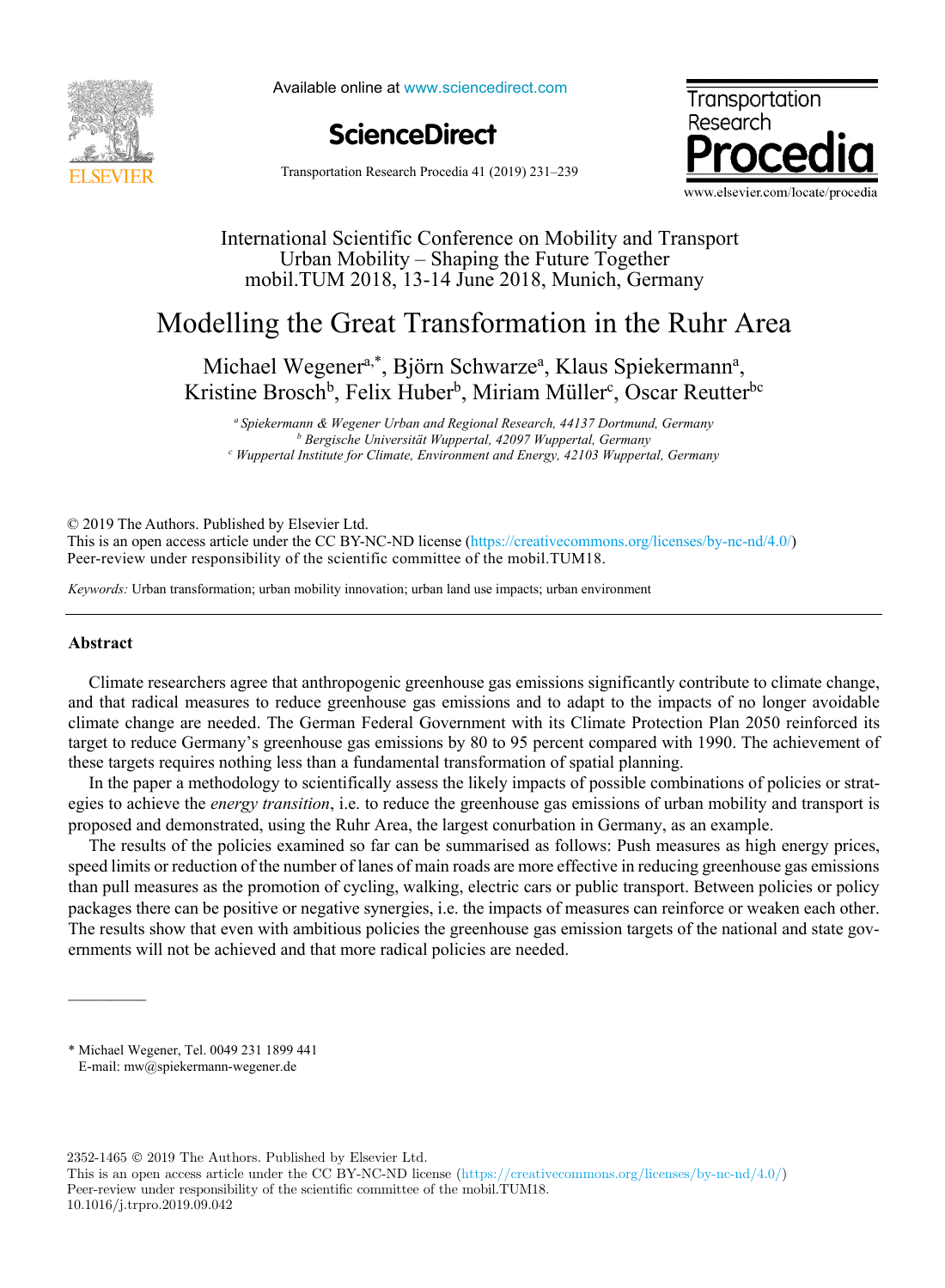# **1. Introduction**

Climate researchers agree that anthropogenic greenhouse gas emissions significantly contribute to climate change, and that radical measures to reduce greenhouse gas emissions and to adapt to the impacts of no longer avoidable climate change are needed. The German Advisory Council on Global Change (WBGU) in its expertise of 2011 called for a societal contract for a great transformation to implement these radical measures, i.e. a process of change also of cultural identities and established value perceptions and action patterns in politics, economy and private consumption (WBGU, 2011). In its expertise of 2016 the Council emphasised the central role of urban and regional planning for the achievement of this transformation (WBGU, 2016). The German Federal Government with its Climate Protection Plan 2050 reinforced its target to reduce Germany's greenhouse gas emissions by 80 to 95 percent compared to 1990. The state government of North-Rhine Westphalia with its Climate Protection Law of 2013 plans to reduce the greenhouse gas emissions of the state by 25 percent by 2020 and at least 80 percent by 2050. The achievement of these targets requires nothing less than a fundamental transformation of spatial planning.

This fundamental transformation will affect mobility and transport in cities. Daily mobility and transport today account for about one fifth of the greenhouse gas emissions of urban regions. Because of technical progress, travel times and costs will continue to decrease and so induce more rather than less personal mobility. Therefore urban mobility and transport will constitute an important policy field of the transformation called for by the WBGU. But mobility and transport cannot be analysed separately but have to be assessed together with urban spatial development, i.e. decisions by households and firms where to select their residences or to locate their businesses. Urban mobility planning and urban land use planning therefore need to respond to the challenges of the transformation together in an integrated way.

However, the present practice of urban planning in Germany does not seem to be able to cope with these challenges. Since the 1970s, with the advent of neoliberal economic principles and, at the same time, the idea of communicative bottom-up planning, the demand by public planning authorities for scientific, analytical-rational planning support has decreased. The result is that ambitious greenhouse gas emission targets have been concluded by the European Union, by EU member states and by regions and cities (see above), but that, because of lack of reliable information on what needs to be done to achieve these targets, necessary action is largely missing.

This is why in this paper a methodology to scientifically assess the likely impacts of possible combinations of policies or strategies to reduce the greenhouse gas emissions of urban mobility and transport is proposed and demonstrated, using the Ruhr Area, the largest conurbation in Germany, as an example. According to the theme of *mobil.TUM*, the focus is on policies to reduce the greenhouse gas emissions of mobility and transport, but because of the interactions between urban transport and land use, the perspective will be an integrated one combining urban transport, land use and environment.

To accomplish this, the paper starts from the methodology developed in a research programme funded by the Mercator Foundation in the years 2013-2016 to promote knowledge and awareness of the necessity and challenges of the energy transition in the Ruhr Area, explains the scenarios tested, summarises the results achieved so far and concludes with an outlook on further research.

# **2. Method**

In the programme of the Mercator Foundation two projects dealt with the contribution of land use and transport planning to achieve the energy transition: the projects *Integrated Ruhr Area Model 2050* of Spiekermann and Wegener Urban and Regional Research (S&W) and the Department of Sustainable Infrastructure and Urban Planning (LUIS) of the University of Wuppertal and the project *Regional Modal Shift* of the Wuppertal Institute (WI):

The aim of the project *Integrated Ruhr Area Model 2050* was the development and application of an integrated model system, with which the impacts of policy approaches to reduce energy consumption and greenhouse gas emissions in urban regions until the year 2050 could be assessed. In the project an existing land use and transport model for the eastern Ruhr Area was enlarged to the whole Ruhr Area and the planning horizon of 2050 and extended by submodels of energy consumption and greenhouse gas emissions of buildings and transport under the assumption of new developments and planning policies in the fields of land use and transport.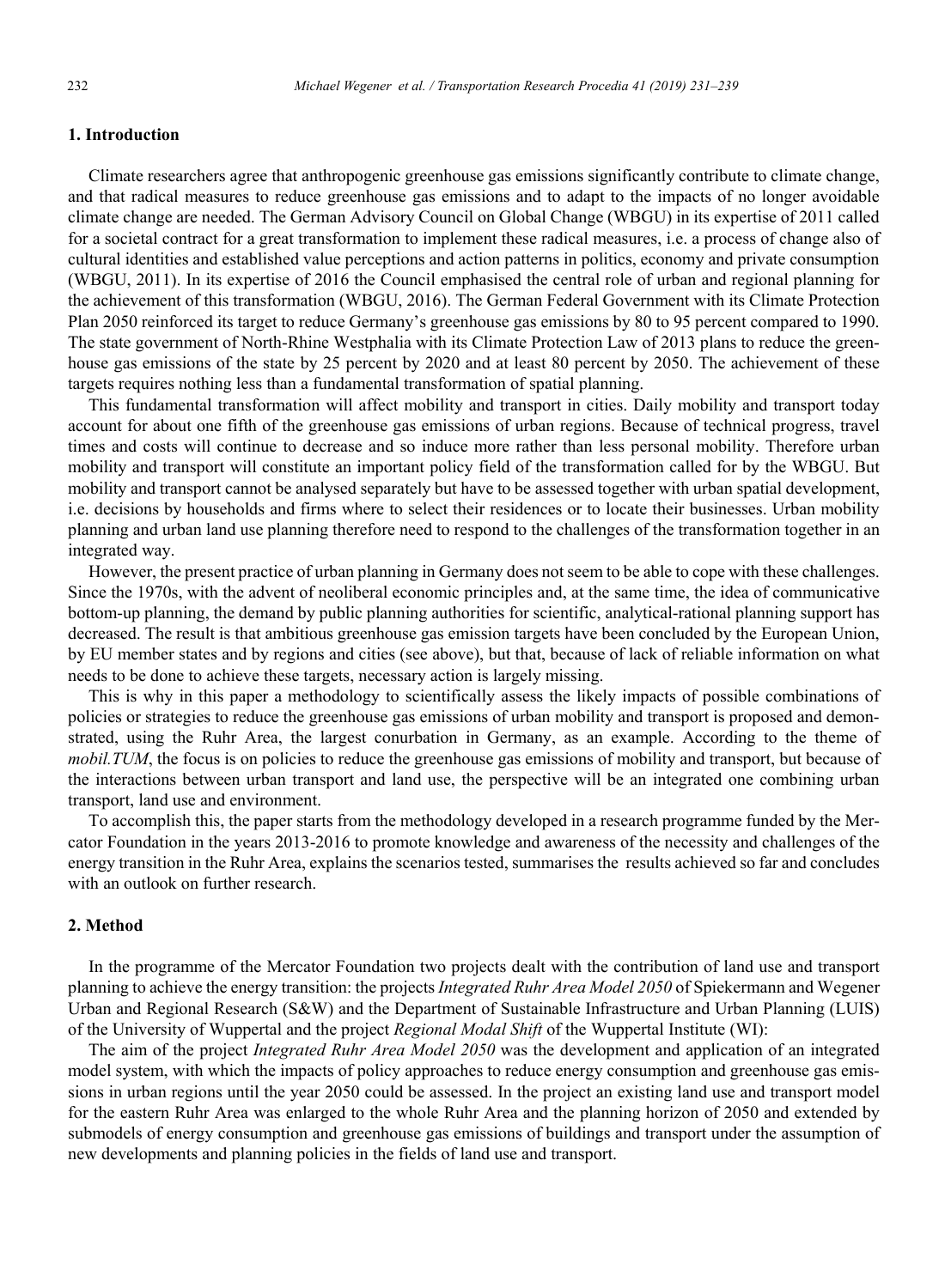The focus of the project *Regional Modal Shift* was the regional passenger transport in the Ruhr Area. Here currently 53 percent of all trips are made by car compared with a proposed target modal split of 25 percent car and 25 percent each for public transport, cycling and walking. A central approach to reduce energy consumption and greenhouse gas emissions is the modal shift from car traffic to more environment-friendly travel modes public transport, cycling or walking. The polycentric structure of the transport network in the Ruhr Area offers good starting conditions for climate-friendly mobility by public transport, cycling or walking. In addition electromobility can further contribute to the reduction of energy consumption and greenhouse gas emissions.

In the two projects an integrated simulation model of urban land use, transport and environment was applied to the Ruhr Area. The model includes submodels of demographic and household development, the regional labour market, the markets of residential and non-residential buildings, the land and construction markets and a multimodal travel model (car, public transport, cycling, walking) and predicts the interactions between these submodels and the travel model in response to policies of European, national, regional and local authorities in the field of land use and transport (Wegener, 2018). The output of the model consists of maps and trajectories of socio-economic indicators, such as population, households, migration, employment, dwellings, land use, accessibility, attractiveness, travel by trip, capita and mode, and environmental indicators, such as  $CO<sub>2</sub>$  emissions.

The results are to inform civil society, planning and politics which policies at the European, national regional and local level need to be implemented in order to achieve the targets of the energy transition in the Ruhr Area.

### **3. Scenarios**

With the model altogether 52 different scenarios of the likely impacts of different planning policies on the development of 687 neighbourhoods in the Ruhr Area until the year 2050 were simulated taking account of exogenous assumptions about regional economic development, net immigration, technical and behavioural trends (see Table 1). Scenarios are no forecasts but possible futures under assumptions about different framework conditions and planning measures. Scenarios do not need to be realistic in the sense of practical feasibility. Also visionary scenarios can be useful for stimulating the discussion.

In all applications the first simulation is the so-called base or reference scenario. The base scenario serves as basis for the comparison between the simulated scenarios. It is defined as the most probable development if all trends of today remain in effect during the whole forecasting period. That does not imply that in the base scenario no planning policies are implemented, rather it contains all policies already being implemented or decided upon.

Policy scenarios are simulation runs in which the impacts of political decisions or planning measures are analysed. With the model policies to change urban land use and transport planning were analysed as well as integrated strategies containing elements of both.

Land use policies are, for instance, land use plans to create compact or polycentric cities, new housing measures or the promotion of energy retrofitting of buildings.

Transport policies are either push strategies to promote the shift from car to more environment-friendly travel modes by making car-driving slower or more expensive, such as a regional cordon fee, reduction of lanes on major roads, area-wide speed limits or higher parking fees, or pull strategies to make environment-friendly modes more attractive, such as extension of the public transport network, more buses and trains per hour, introduction of a citizen ticket making public transport more affordable or comprehensive promotion of cycling and walking. Some of these policies are well-known, but also innovative policies, such as the introduction of a regional cordon fee or the citizen ticket are part of the policy portfolio. Fundamental for the modelled measures is that they can be implemented by regional or state authorities ambitiously and area-wide in the whole Ruhr Area. In addition, different assumptions about the development of fuel consumption and fuel prices are treated as scenarios.

Finally several combinations of land use and transport scenarios were simulated. By that synergies between the individual measures become visible: Measures to promote high-density and mixed-use settlement structures support measures to promote more environment-friendly travel modes. The concentration of housing in the vicinity of railway stations leads to better utilisation of trains. But there are also negative synergies where policies address the same choices of behaviour and so only repeat each other's effects.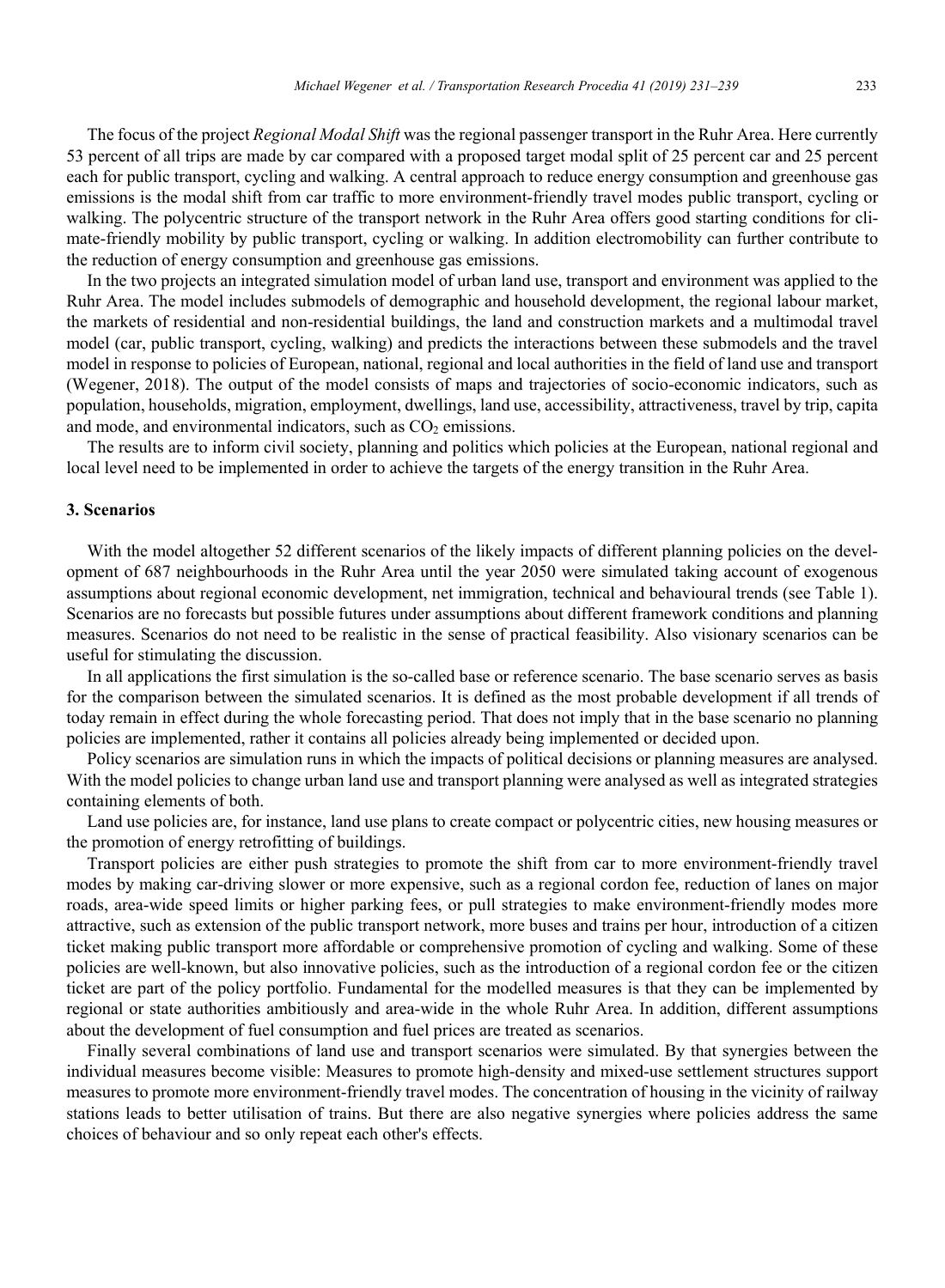| Policy fields  |                         | Policies <sup>1</sup>                                                   |
|----------------|-------------------------|-------------------------------------------------------------------------|
| $\overline{0}$ | Base scenario           | All current measures will be continued.                                 |
| $\mathbf{1}$   | Land use                | A11/B11 Compact city                                                    |
|                |                         | A12/B12 Densification at S-/U-Bahn stations                             |
|                |                         | A13/B13 Densification at railway stations                               |
|                |                         | A14/B14 Densification of main cities                                    |
| $\overline{2}$ | Housing                 | A23/B23 New housing at railway stations                                 |
| 3              | Energy efficiency       | A31/B31 Energy retrofitting of buildings                                |
|                |                         | A32/B32 Promotion of electromobility                                    |
|                |                         | A33/B33 Free-floating car sharing                                       |
|                |                         | A34/B34 Reduction of fuel consumption                                   |
| $\overline{4}$ | Car (Push)              | A41/B41 Regional cordon fee                                             |
|                |                         | A42/B42 Reduction of lanes of main roads                                |
|                |                         | A43/B43 Area-wide speed limits                                          |
|                |                         | A44/B44 Higher parking fees                                             |
| 5              | Public transport (Pull) | A51/B51 Extension of public transport network                           |
|                |                         | A52/B52 More trains/buses per hour                                      |
|                |                         | A53/B53 Citizen ticket                                                  |
| 6              | Cycling (Pull)          | A61/B61 Faster cycling                                                  |
|                |                         | A62/B62 Express cycling routes                                          |
| $\overline{7}$ | Walking (Pull)          | A71/B71 Shorter walking distances                                       |
| 8              | Integrated              | A81/B81 Land use: A13/B13, A23/B23                                      |
|                | strategies              | A82/B82 Energy efficiency: A31/B 31, A32/B32, A33/B33, A34/B34          |
|                |                         | A83/B83 Car (Push): A41/B41, A42/B42, A43/B43, A44/B44                  |
|                |                         | A84/B84 Public transport/cycle/walk: A51/B51, A52/B52, A61/B61, A71/B71 |
|                |                         | A85/B85 All policies: A81/B81, A82/B82, A83/B83, A84/B84                |
|                |                         | A86/B86 Selected policies: all policies except A23/B23 and A52/B52      |

Table 1. Integrated Ruhr Area model 2050 scenarios

<sup>1</sup> All scenarios were combined with two different assumptions about fuel price increases: one percent per year (A scenarios) or four percent per year (B scenarios).

# **4. Results**

In this section the results of the analysed scenarios are presented. First the base scenario is described. For lack of space the results of the individual policies cannot be presented here. A complete presentation of all individual policies is contained in the reports of the two projects (Schwarze et al., 2017, Reutter et al., 2017, 2018). Here only the policy combinations or integrated strategies with high fuel prices are presented and compared. As lead indicator for the success of the energy transition the cumulated  $CO<sub>2</sub>$  emissions of buildings and transport are used, a measure that takes account of both the volume of energy consumption and energy efficiency. In addition modal split, i.e. the share of car trips, is analysed.

# *4.1 Base scenarios*

The basis of the comparison between all scenarios are the base scenarios A00 and B00. in which it is assumed that all currently implemented policies will be continued in the future. Figure 1 shows the development of  $CO<sub>2</sub>$  emissions of buildings and transport in the two base scenarios A00 (low fuel prices: price increases one percent per year) and B00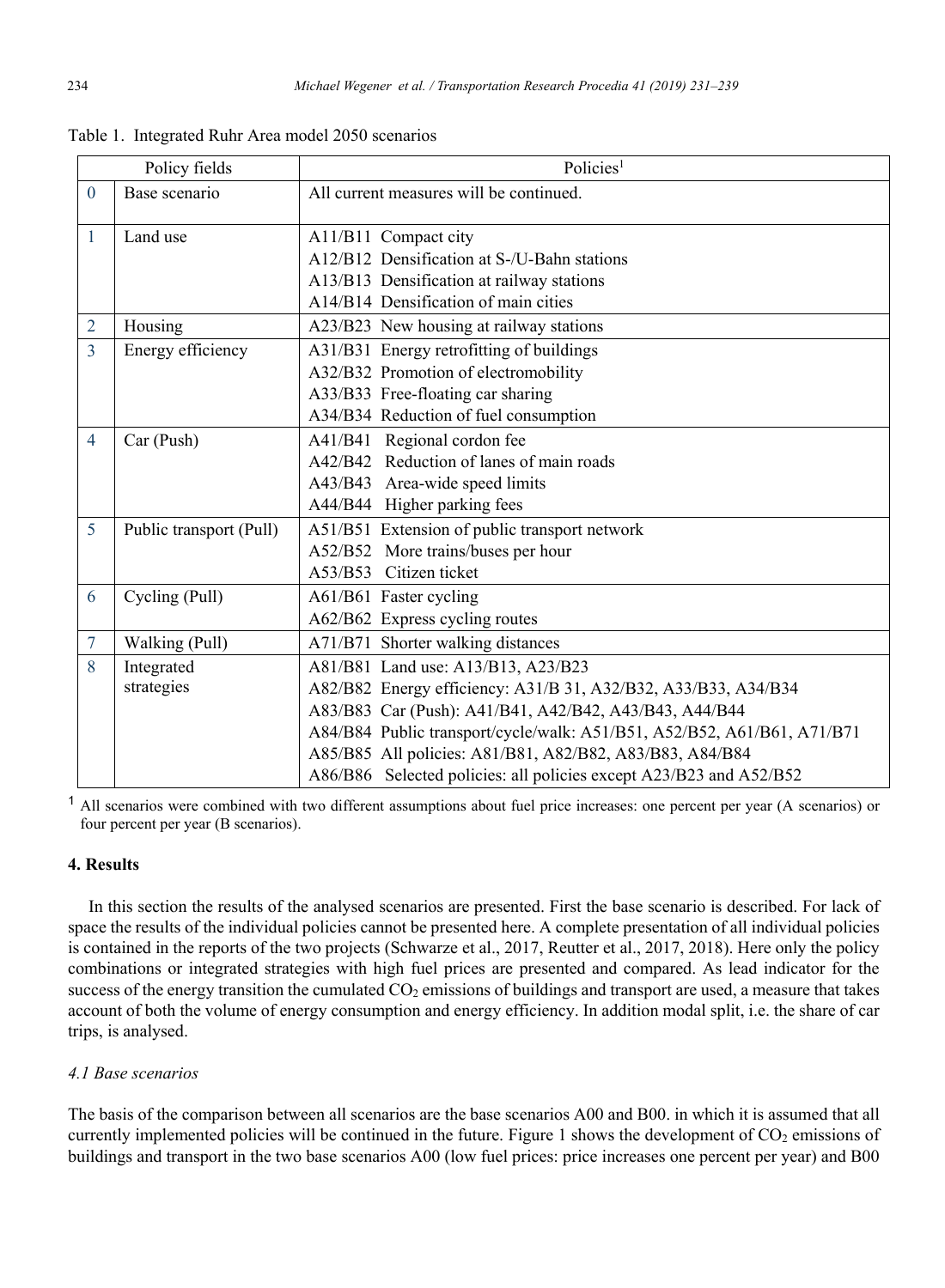(high fuel prices: price increases four percent per year). It can be seen that through energy retrofitting and more fuelefficient cars also in the base scenarios energy consumption and  $CO<sub>2</sub>$  emissions decline after 2015.



Fig. 1. CO2 emissions of buildings and transport 1990-2050: Base scenarios A00/B00

# *4.2 Integrated strategies*

As indicated above, here only the policy combinations or integrated strategies with high fuel prices can be presented. As shown in Table 1, in addition to the individual policies, six different combinations of land use and transport policies were simulated, first within four policy fields and then across all policy fields. The objective of the integrated strategies was to identify positive synergies (policies reinforce each other) and negative synergies (policies weaken each other).

Figure 2 shows the development of CO<sub>2</sub> emissions of buildings and transport in the combination scenarios with high fuel prices. The combination scenarios B81 (land use) und B84 (public transport, cycling, walking) score worse than in the corresponding base scenarios A00 and B00, because they contain scenarios B23 (new housing at railway stations) and B52 (more trains/buses per hour), both of which generate not less but more CO<sub>2</sub> emissions. The combination scenarios B82 (energy efficiency) and B83 (car traffic), however, result in larger reductions of CO<sub>2</sub> emissions than if the individual policies are considered separately. If all policies are modelled together as in scenario B85, the CO2 emissions of buildings and transport are reduced by about one ton per capita and year compared with the base scenario A00 and by about one half ton compared with the base scenario B00. The relative  $CO<sub>2</sub>$  reduction with all policies implemented amounts to about 20 percent in the year 2050 compared with the base scenario A00 and about 10 percent compared with the base scenario B00.

In order to examine the maximum  $CO<sub>2</sub>$  reduction that can be achieved with the analysed policies, scenario B86 *Selected policies* was developed. In it all policies are modelled except scenarios B23 (new housing at railway stations) and B52 (more trains and buses per hour), as these were the ones in which under the assumptions made the  $CO<sub>2</sub>$ emissions were increased rather than reduced. This deliberate selection of environmentally effective policies resulted in a reduction of  $CO<sub>2</sub>$  emissions by 29 percent compared with the base scenario A00 and of 22 percent compared with the base scenario B00.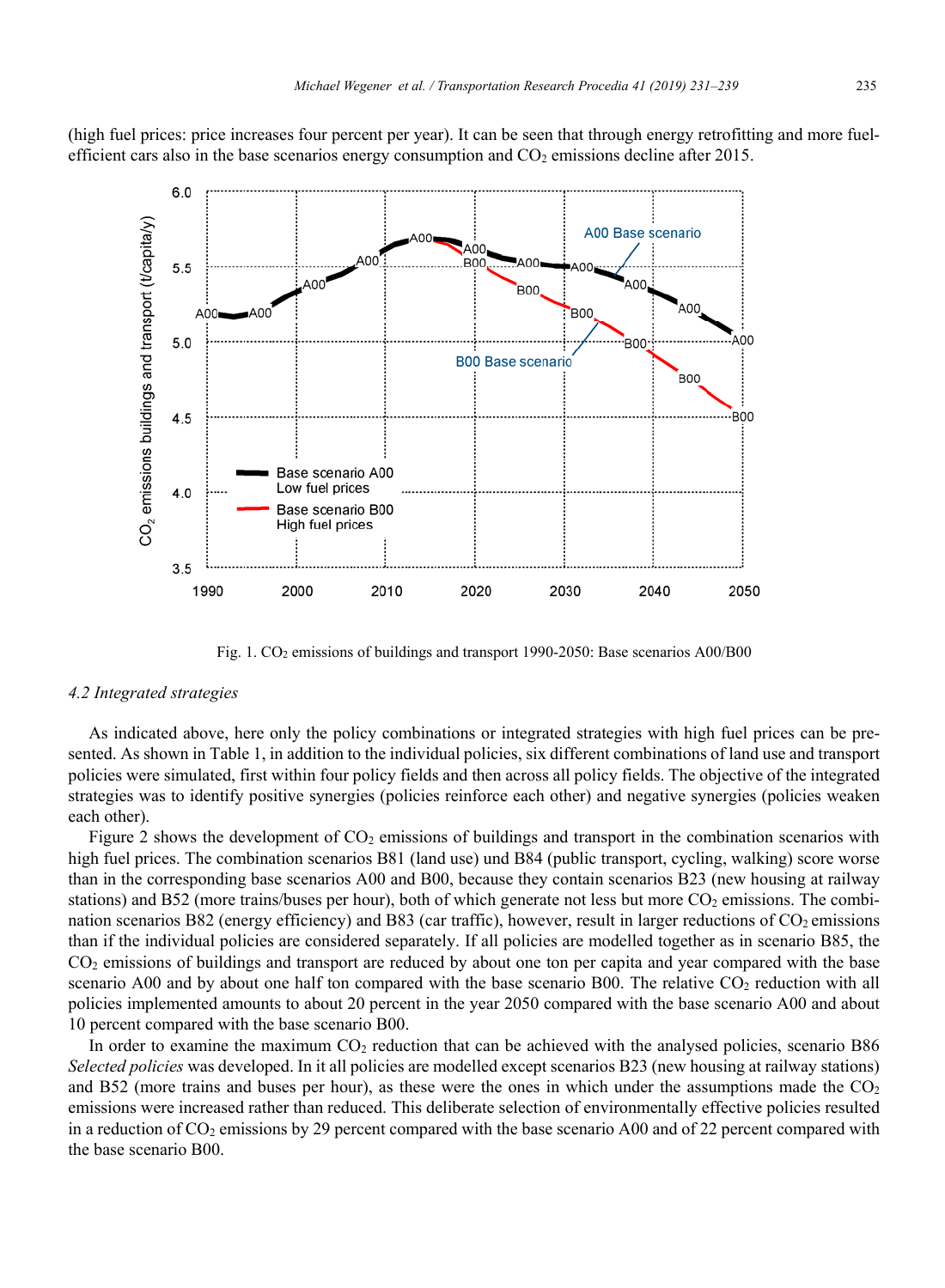

Fig. 2. CO2 emissions of buildings and transport 1990-2050: Scenarios B81-B86



Fig. 3. CO2 emissions of transport 1990-2050: Scenarios B81-B86 **-29**  $\sim$  29  $\sim$  29  $\sim$  29  $\sim$  29  $\sim$  29  $\sim$  29  $\sim$  29  $\sim$  29  $\sim$  29  $\sim$  29  $\sim$  29  $\sim$  29  $\sim$  29  $\sim$  29  $\sim$  29  $\sim$  29  $\sim$  29  $\sim$  29  $\sim$  29  $\sim$  29  $\sim$  29  $\sim$  29  $\sim$  29  $\sim$  29  $\sim$  29  $\sim$  29  $\sim$  29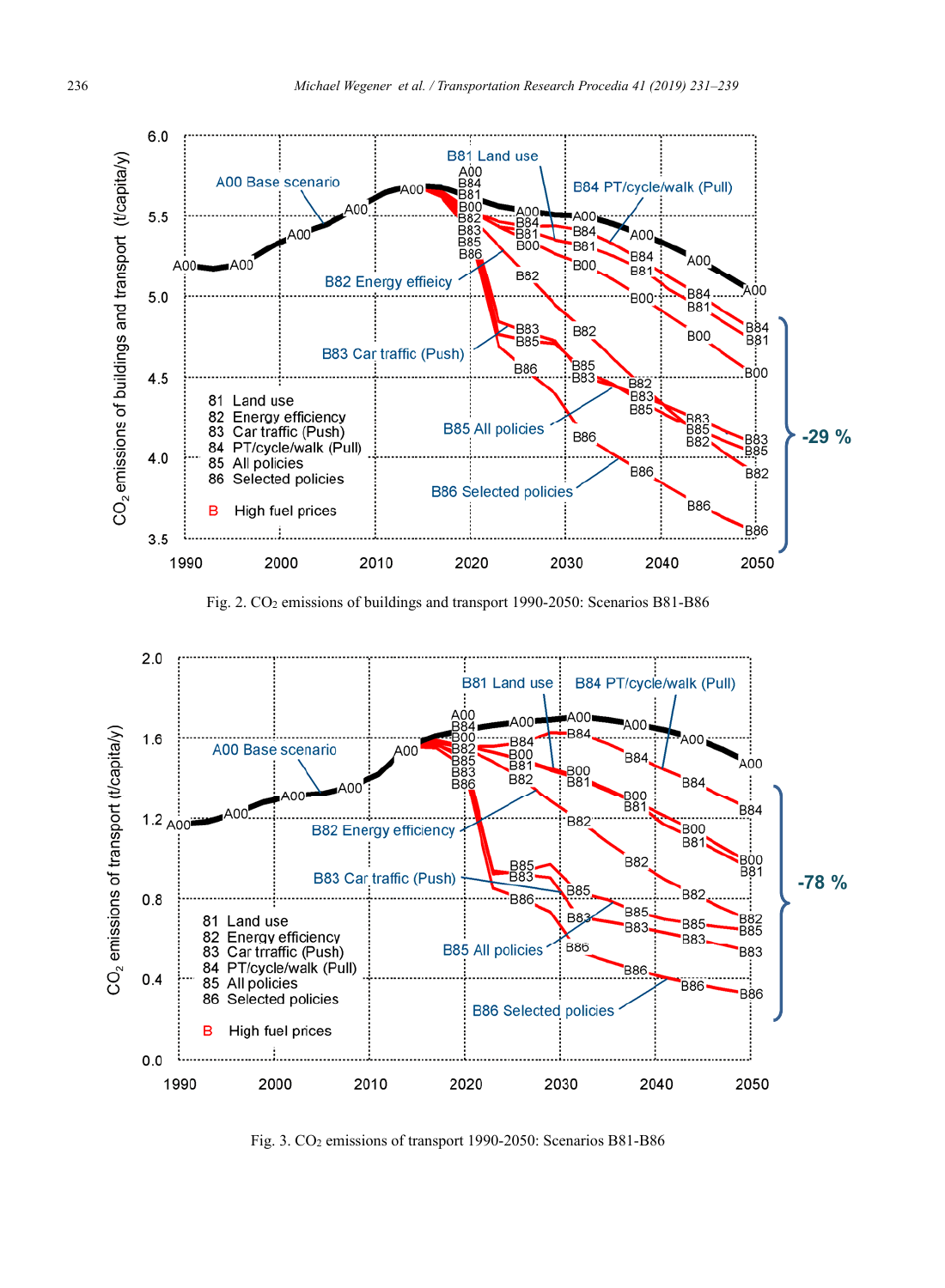Even larger positive effects for the energy transition and quality of life of the population could be achieved if the policies on new housing at railway stations and more trains and buses per hour would be implemented with zeroemission houses and trains and buses powered by renewable energy. Then their positive effects could develop without an increase in energy consumption.

However, the reduction of  $CO<sub>2</sub>$  emissions by about 20 percent if all policies are implemented as in scenario B85 or by about 30 percent if selected policies are implemented as in scenario B86 is by far not sufficient to achieve the targets of the energy transition. To get a more differentiated result, in addition to the reduction in the total  $CO<sub>2</sub>$  emissions of buildings and transport together, the reductions in  $CO<sub>2</sub>$  emissions exclusively of transport are presented in Figure 3. The diagram shows that the analysed policies lead to significantly higher reductions of  $CO<sub>2</sub>$  emissions of transport only. The reduction compared with the base scenario A00 amounts to about 55 percent if all policies are implemented as in scenario B85 and to about 40 percent compared with the base scenario B00. If only the selected policies of scenario B86 are implemented, the  $CO<sub>2</sub>$  reduction amounts to about 78 percent compared with the base scenario A00 and to about 65 percent compared with the base scenario B00. However, it is important to note that the  $CO<sub>2</sub>$  emissions of transport amount to only a quarter of the  $CO<sub>2</sub>$  emissions of buildings and transport together.

The impacts of the integrated strategies on the modal split in the Ruhr Area (Figure 4) show that the largest effects towards a reduction of the share of car trips are achieved with scenario B85, in which all analysed policies are assumed to be implemented. In scenario B85 the share of car trips in the year 2050 is 35 percent compared with 58 percent in the base scenario A00, that is about 23 percentage points lower than if no policies were implemented. The policy field with the largest impact on the reduction of car trips are the push policies restricting car traffic in scenario B83, which reduce the share of car trips from 58 percent to 46 percent. The pull measures promoting public transport, cycling and walking in scenario B84 reduce the share of car trips to 48 percent, the policies promoting energy efficiency in scenario B82, however, result in a more car trips because they make car driving less expensive.



Fig. 4. Share of car trips (%) v. CO<sub>2</sub> emissions of transport 2050: Scenarios B81-B86

This large difference in the implementation of the energy transition between buildings and transport becomes even more visible in the comparative presentation of the contribution to the energy transition of all scenarios in Figures 5 and 6. It becomes again apparent that the reduction of  $CO<sub>2</sub>$  emissions by transport as in Figure 6 is more successful than if both buildings and transport are considered together as in Figure 5, even though in scenarios A31/ B31 (building energy) already the very far-reaching assumption is made that energy retrofits of buildings are subsidised by 50 percent of the investment costs. In addition the large contribution of energy prices, here fuel prices in transport, for the implementation of the energy transition becomes apparent.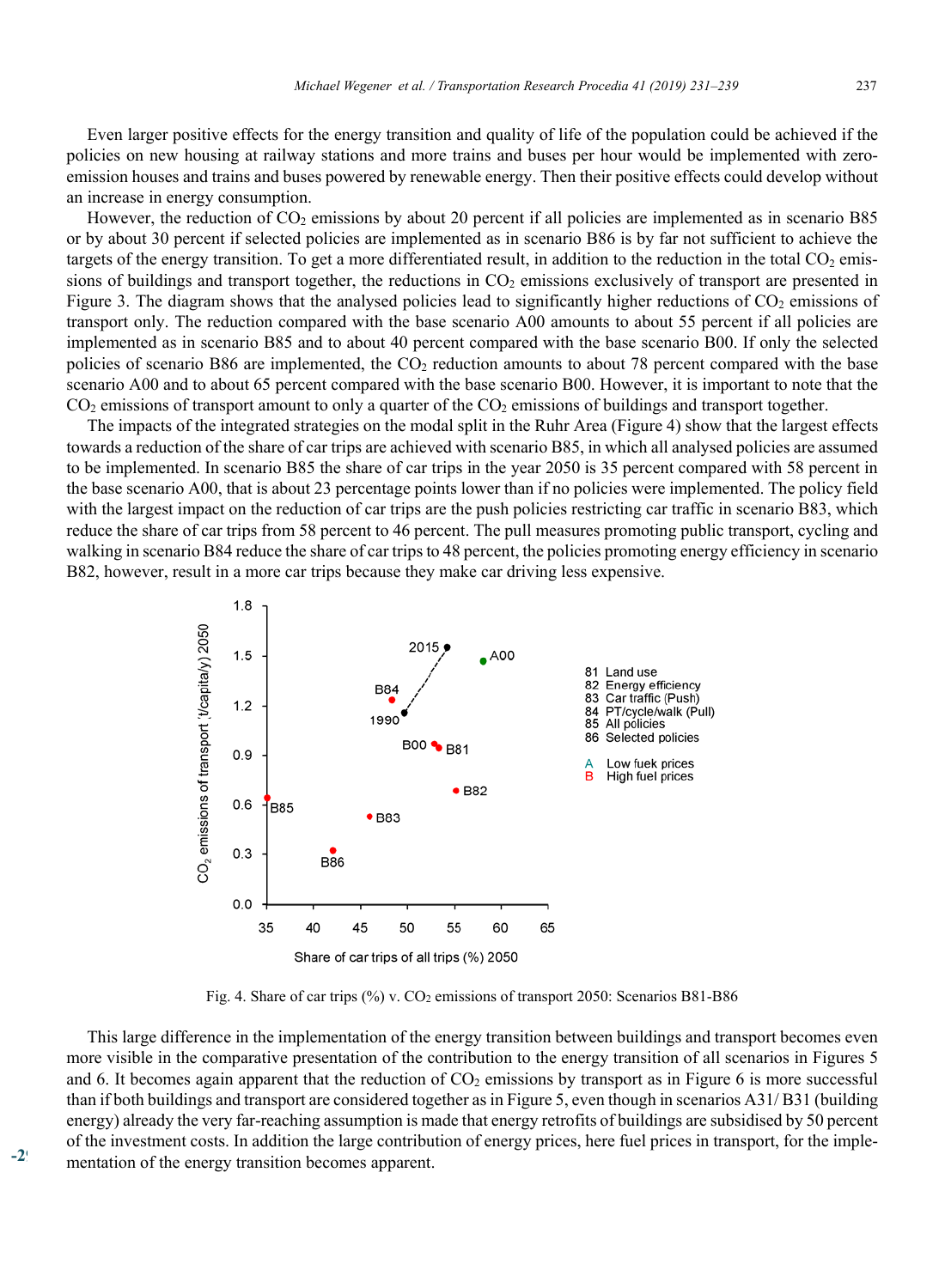

Fig. 5. Reduction of CO2 emissions of buildings and transport (%) 2050



Fig. 6. Reduction of CO2 emissions of transport (%) 2050

The results of the policies simulated can be summarised as follows: Push measures as high energy prices, speed limits or reduction of the number of lanes of main roads are more effective in reducing greenhouse gas emissions than pull measures as the promotion of cycling, walking, electric cars or public transport. Between policies or policy packages there can be positive or negative synergies, i.e. the impacts of measures can reinforce or weaken each other. The results showed that even with ambitious policies the greenhouse gas emission reduction targets of the national and state governments will not be achieved and that more radical policies are needed.